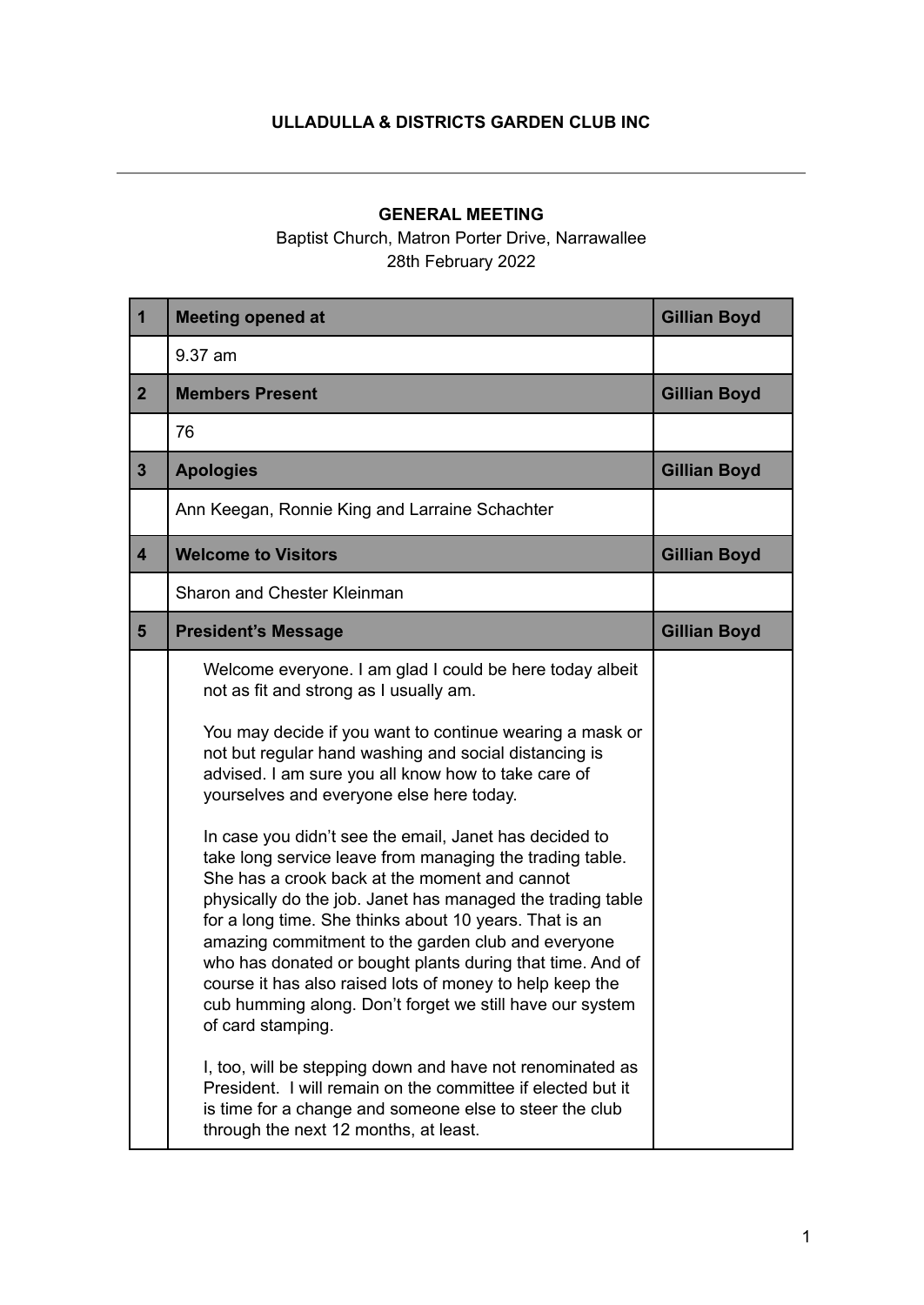|    | As you know, today's meeting is actually a meeting within<br>a meeting. We will commence our Annual General<br>Meeting shortly, followed by our regular monthly meeting.<br>We will not be having a Guest Speaker today given we<br>have the AGM.<br>I will chair the AGM and handover to the Returning Officer,<br>Gary McConnell, to conduct the election of the 2022<br>Committee.<br>We will now conduct our AGM. The Agenda is displayed<br>on the screen for your information.                                                                                                                                                                                                                        |                       |
|----|-------------------------------------------------------------------------------------------------------------------------------------------------------------------------------------------------------------------------------------------------------------------------------------------------------------------------------------------------------------------------------------------------------------------------------------------------------------------------------------------------------------------------------------------------------------------------------------------------------------------------------------------------------------------------------------------------------------|-----------------------|
|    | General Meeting adjourned for AGM @ 9.55am &<br>recommenced @ 10.45am                                                                                                                                                                                                                                                                                                                                                                                                                                                                                                                                                                                                                                       |                       |
|    |                                                                                                                                                                                                                                                                                                                                                                                                                                                                                                                                                                                                                                                                                                             |                       |
| 6. | <b>New Members</b>                                                                                                                                                                                                                                                                                                                                                                                                                                                                                                                                                                                                                                                                                          | <b>Sue McMahon</b>    |
|    | No new members                                                                                                                                                                                                                                                                                                                                                                                                                                                                                                                                                                                                                                                                                              |                       |
| 7. | <b>Health &amp; Welfare Report</b>                                                                                                                                                                                                                                                                                                                                                                                                                                                                                                                                                                                                                                                                          | <b>Sue McMahon</b>    |
|    | Good to see John and Heather Steadman at the<br>meeting and looking well. Stan Hellyer is unwell and                                                                                                                                                                                                                                                                                                                                                                                                                                                                                                                                                                                                        |                       |
|    | Janet Baxter has a bad back.                                                                                                                                                                                                                                                                                                                                                                                                                                                                                                                                                                                                                                                                                |                       |
| 8  | <b>Activities Report</b>                                                                                                                                                                                                                                                                                                                                                                                                                                                                                                                                                                                                                                                                                    | <b>Debbie Kendall</b> |
|    | Plant Sale 12th March at Deb & Mark's house Garside<br>Road 8-12, plants or garden related items may be<br>dropped off Friday 11th.<br>Milton open gardens at Max Atkins, Vicki Weir and<br>$\bullet$<br>Ann Keegan's houses in Wynella Place, Milton.<br>6th April Rose Richardson's open garden at 16<br>$\bullet$<br>Seaspray St. Narrawallee.<br>Day trip to Bowral 4th May - Bowral Garden Club.<br>$\bullet$<br>May 31st open garden at Judy Hamilton's house in<br>Mollymook. Her garden has been rebuilt after a mini<br>cyclone destroyed it.<br>October 10-13 - Mayfield<br>Thanks to Maree Nolan for helping me on the activities desk.<br>All details for activities will be in the Newsletter. |                       |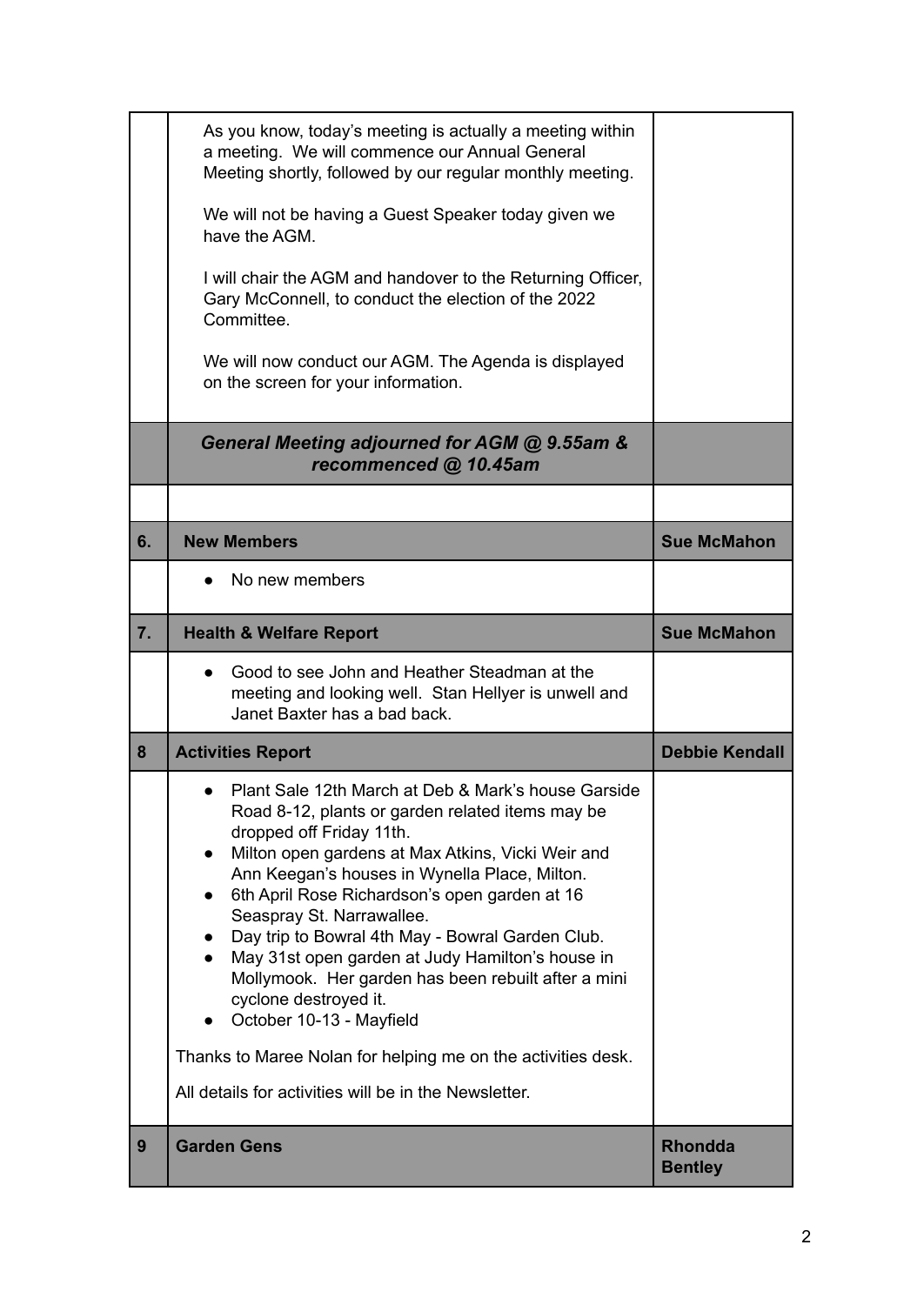| 11 | <b>Finance summary January 2022</b><br>Westpac Balance as at December 31 <sup>st</sup> 2021<br>January Income<br>January Expenditure<br>Westpac balance as at January 31 <sup>st</sup> 2022                                                                             | \$13,888.42<br>\$913.21<br>\$783.10<br>\$14,801.53 | <b>Sue Hobson</b> |
|----|-------------------------------------------------------------------------------------------------------------------------------------------------------------------------------------------------------------------------------------------------------------------------|----------------------------------------------------|-------------------|
|    |                                                                                                                                                                                                                                                                         |                                                    |                   |
|    |                                                                                                                                                                                                                                                                         |                                                    |                   |
|    |                                                                                                                                                                                                                                                                         |                                                    |                   |
|    |                                                                                                                                                                                                                                                                         |                                                    |                   |
|    |                                                                                                                                                                                                                                                                         |                                                    |                   |
|    | <b>Treasurer's Report</b>                                                                                                                                                                                                                                               |                                                    |                   |
|    | Motion:<br>That the Minutes of the previous meeting be.<br>accepted.<br>Moved: Gill Evans<br>Seconded: Colleen Ringe<br>Result:<br>Passed                                                                                                                               |                                                    |                   |
|    | Minutes of the General Meeting of 31 January 2022 are<br>available on the welcome table for members to read when<br>they come into the meeting. The minutes are also posted on<br>the website prior to the meeting for members to refer to and<br>read.                 |                                                    |                   |
| 10 | <b>Secretary's Report</b>                                                                                                                                                                                                                                               |                                                    | <b>Gill Evans</b> |
|    | Gillian Boyd - African Tulip Tree<br>Yvonne Byatt - Begonia, Himalayan Honeysuckle, Dahlias<br>Diane Broadley - Apricot ginger<br>Sue Hobson - Orchid<br>Rose Richardson - Tibouchina<br>Jane McLennan - Hibiscus and Ivory Curl<br>Linda Slinger - Kniphofia Limelight |                                                    |                   |
|    | Rhondda commented on the classy selection of plants this<br>month.                                                                                                                                                                                                      |                                                    |                   |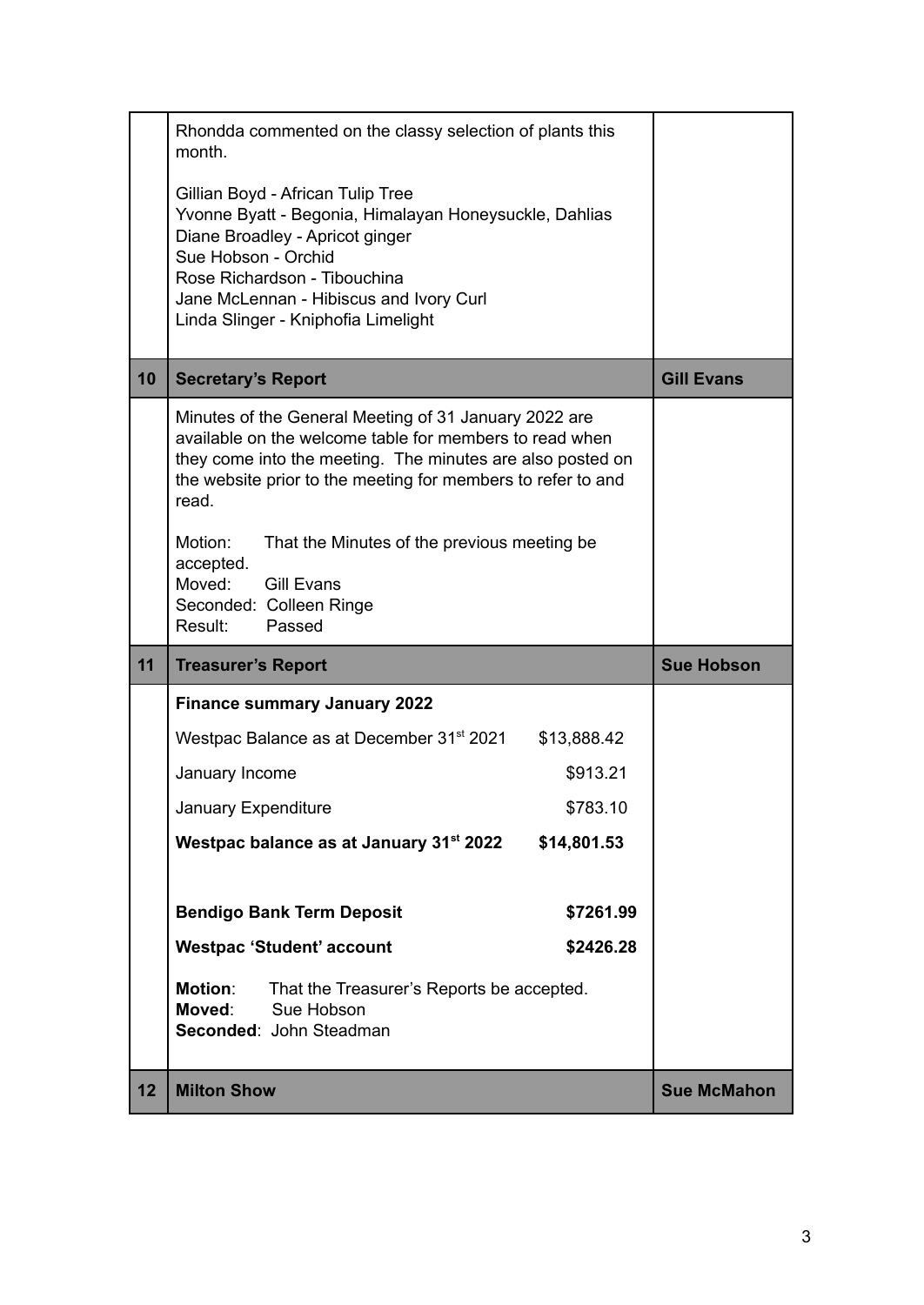|    | Sue printed some copies of the program of activities<br>for the show, the theme of which is "Pigs Pumpkins<br>and Show Ponies".<br>• Cheryl Fibbins will be entering cumquat liqueur and<br>jam plus fruit cake made from her grandmother's<br>recipe.<br>Colleen Gibson will be entering some mosaics.<br>Gillian Boyd suggested wearing gum boots since it will<br>be muddy from the rain.                                                                                                                                                                                                                    |                                      |
|----|-----------------------------------------------------------------------------------------------------------------------------------------------------------------------------------------------------------------------------------------------------------------------------------------------------------------------------------------------------------------------------------------------------------------------------------------------------------------------------------------------------------------------------------------------------------------------------------------------------------------|--------------------------------------|
| 13 | <b>Q&amp;A</b>                                                                                                                                                                                                                                                                                                                                                                                                                                                                                                                                                                                                  | <b>Sue McMahon</b>                   |
|    | Q - Elaine Mason has a question about hydrangeas.<br>How to keep their colour as they dry.<br>A - Let the flowers age on the plant then harvest them<br>and the colour should last. Humidity is too high at the<br>moment so they are rotting instead.<br>• Q - Yesterday, Today & Tomorrow has something like<br>lichen growing on it. Does anyone know what it is and<br>how to treat it.<br>A - Rhondda will take a look.<br>Sue mentioned she will be moving in a couple of<br>months and, if anyone is interested, she will let people<br>know when they can come and take some plants from<br>her garden. |                                      |
| 14 | <b>Competition Results</b>                                                                                                                                                                                                                                                                                                                                                                                                                                                                                                                                                                                      | <b>Rosie and</b><br><b>Catherine</b> |
|    | January: Romantic Red<br>1st Prize: Catherine Craig<br>2nd Prize: Colleen Ringe<br>3rd Prize: June Harris<br>March: Blossoms of Blue<br>Competitions for 2022 are published in the Newsletter.                                                                                                                                                                                                                                                                                                                                                                                                                  |                                      |
| 15 | <b>Trading Table</b>                                                                                                                                                                                                                                                                                                                                                                                                                                                                                                                                                                                            | <b>Colleen Ringe</b>                 |
|    | \$103 - plants + items from Colleen's table                                                                                                                                                                                                                                                                                                                                                                                                                                                                                                                                                                     |                                      |
| 16 | <b>Today's Winners</b>                                                                                                                                                                                                                                                                                                                                                                                                                                                                                                                                                                                          | <b>Sue McMahon</b>                   |
|    | Lucky Morning Tea ticket - unknown<br>Lucky Door - unknown                                                                                                                                                                                                                                                                                                                                                                                                                                                                                                                                                      |                                      |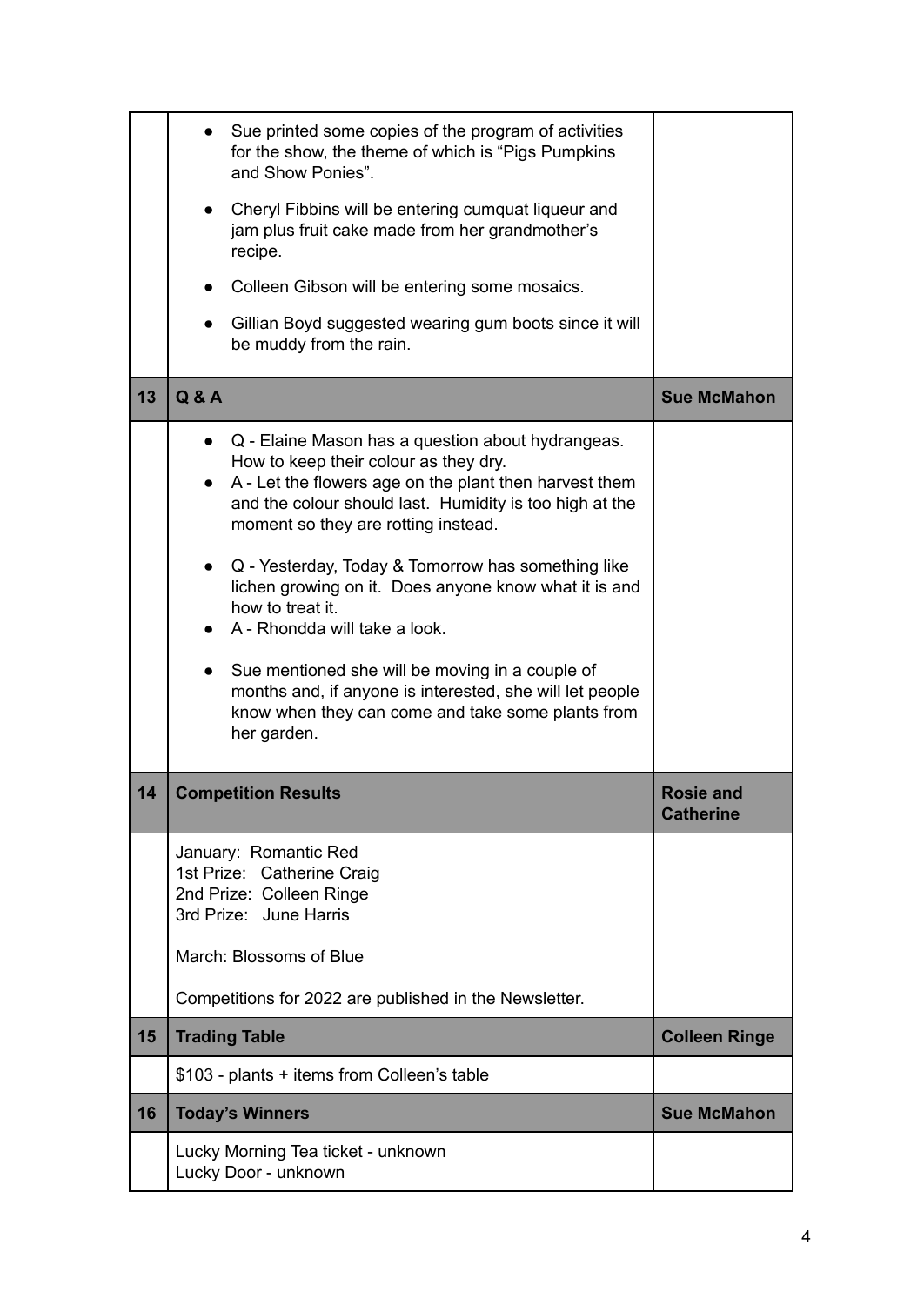|    | Raffle - Gary McConnell                                                                                           |  |
|----|-------------------------------------------------------------------------------------------------------------------|--|
|    | 1st Prize: Jenny Scanlon<br>2nd Prize: Lorraine King<br>3rd Prize: Diane McConnell<br>Profit: \$144.38 (8 prizes) |  |
|    |                                                                                                                   |  |
| 17 | <b>Next Meeting</b>                                                                                               |  |
|    | 28th March 2022                                                                                                   |  |
| 18 | <b>Meeting Closed</b>                                                                                             |  |